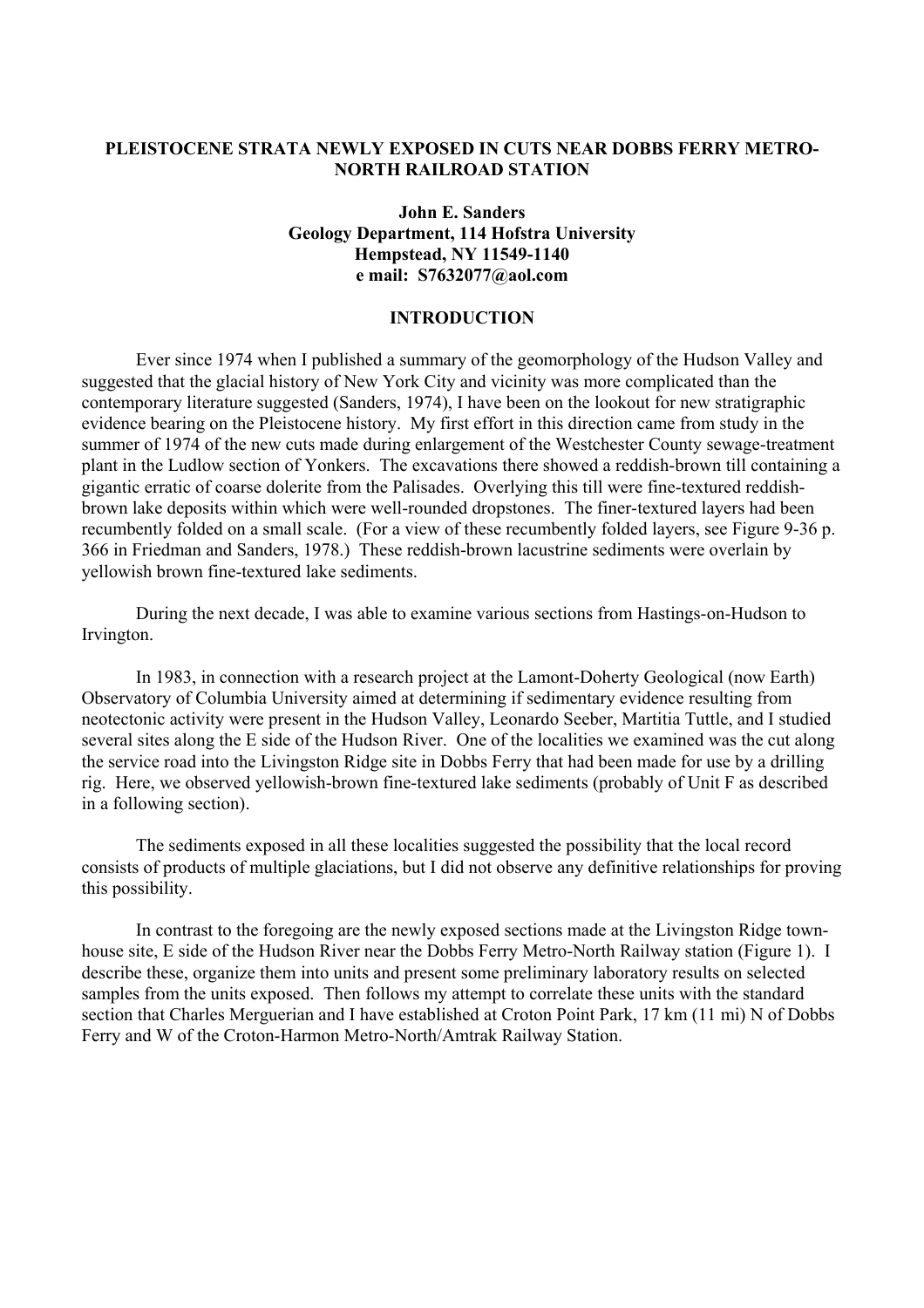Figure 1. SE corner of Nyack 7.5-min topographic quadrangle map of the U. S. Geological Survey showing location of Dobbs Ferry Metro-North Railroad station UTM coordinates 594.17 E; 4540.50 N and vicinity (UTM kilometer grid lines added).

### **SEDIMENTS NEWLY EXPOSED AT LIVINGSTON RIDGE TOWN-HOUSE SITE NEAR THE DOBBS FERRY METRO-NORTH RAILWAY STATION**

 Starting in August 1998, the cuts made in connection with construction work for the Livingstone Ridge town-house development situated between Livingston Avenue and the Metro-North Railroad tracks near the Dobbs Ferry Station in Westchester County, NY, have exposed four units of till and six, of outwash. Some of the deposits display the characteristic reddish-brown color indicating provenance from the reddish-brown Newark-Supergroup strata present in Rockland County, New York, whose outcrop also continues southwestward into adjacent northern New Jersey. By contrast are grayish- to yellowish-brown deposits that indicate provenance from the pre-Newark rocks exposed to the N and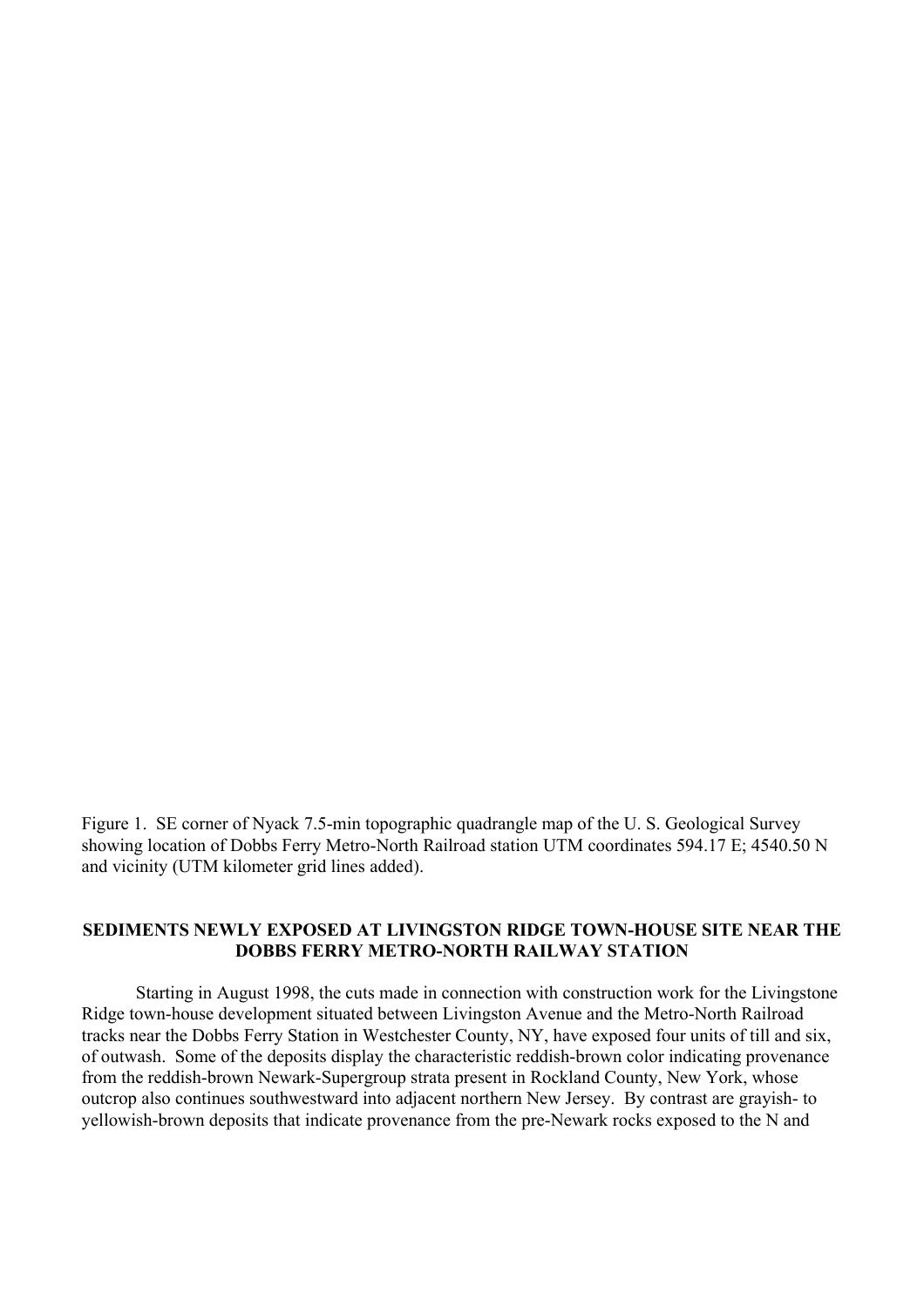NE. These non-reddish sediments underlie, overlie, and are interbedded with some of the fine-textured reddish-brown sediments. No diagnostic interglacial sediments of any kind have been exposed.

 I have subdivided the newly exposed sediments into eleven units that I designate informally by capital letters starting with A at the bottom (the oldest) and extending to K at the top (the youngest) (Table 1). I have not assigned any letter to the artifical fill locally present at the top of some of the cuts.

**TABLE 1.** Composite stratigraphic section exposed in cuts made for the Livingston Ridge town-house development, Dobbs Ferry, NY.

| Unit    | <b>Description; remarks</b>                                                                                                                                                                                                                                                                                                                                     | <b>Thickness</b><br>(m) | <b>Inferred</b><br><b>Product of</b><br><b>Glaciation</b><br>Number of<br>Sanders-<br>Merguerian<br><b>Scheme</b> |
|---------|-----------------------------------------------------------------------------------------------------------------------------------------------------------------------------------------------------------------------------------------------------------------------------------------------------------------------------------------------------------------|-------------------------|-------------------------------------------------------------------------------------------------------------------|
| K       | Yellowish-brown sandy silt (loess?).                                                                                                                                                                                                                                                                                                                            | ca. 0.5                 | Post-I                                                                                                            |
| $\bf J$ | Yellowish-brown outwash consisting of<br>fine sand (exposed on N side) and coarse,<br>pebbly sand (exposed on S side). Lateral<br>relationships between the two are not<br>visible.                                                                                                                                                                             | ca. 2 ex-<br>posed      | I                                                                                                                 |
| I       | Reddish brown till,                                                                                                                                                                                                                                                                                                                                             | ca. $1$                 | $\mathbf{I}$                                                                                                      |
| H       | Fine-textured reddish-brown lake deposits<br>including two meter-thick subunits of current-<br>bedded fine sands interbedded with darker-<br>colored silt. Contacts with older units have<br>not yet been exposed; unit extends from level<br>of the work road (ca elev. 30 ft) in the<br>middle of the excavations upward to elev. 60<br>ft. along the S side. |                         | <b>IIIA</b><br>Est'd. 10                                                                                          |
| G       | Reddish-brown till; well-rounded clasts.                                                                                                                                                                                                                                                                                                                        |                         | Est'd. 1<br><b>IIIA</b>                                                                                           |
| F       | Fine-textured lake deposits; interbedded<br>light-gray fine sands and reddish-brown<br>silty clays. Relationship to Unit E not<br>visible.                                                                                                                                                                                                                      |                         | <b>IIIB</b><br>Est'd. 3                                                                                           |
| Ε       | Reddish-brown till resting on thin (5 cm)<br>dark reddish-brown clay.                                                                                                                                                                                                                                                                                           |                         | <b>IIIB</b><br>Est'd. 1.5                                                                                         |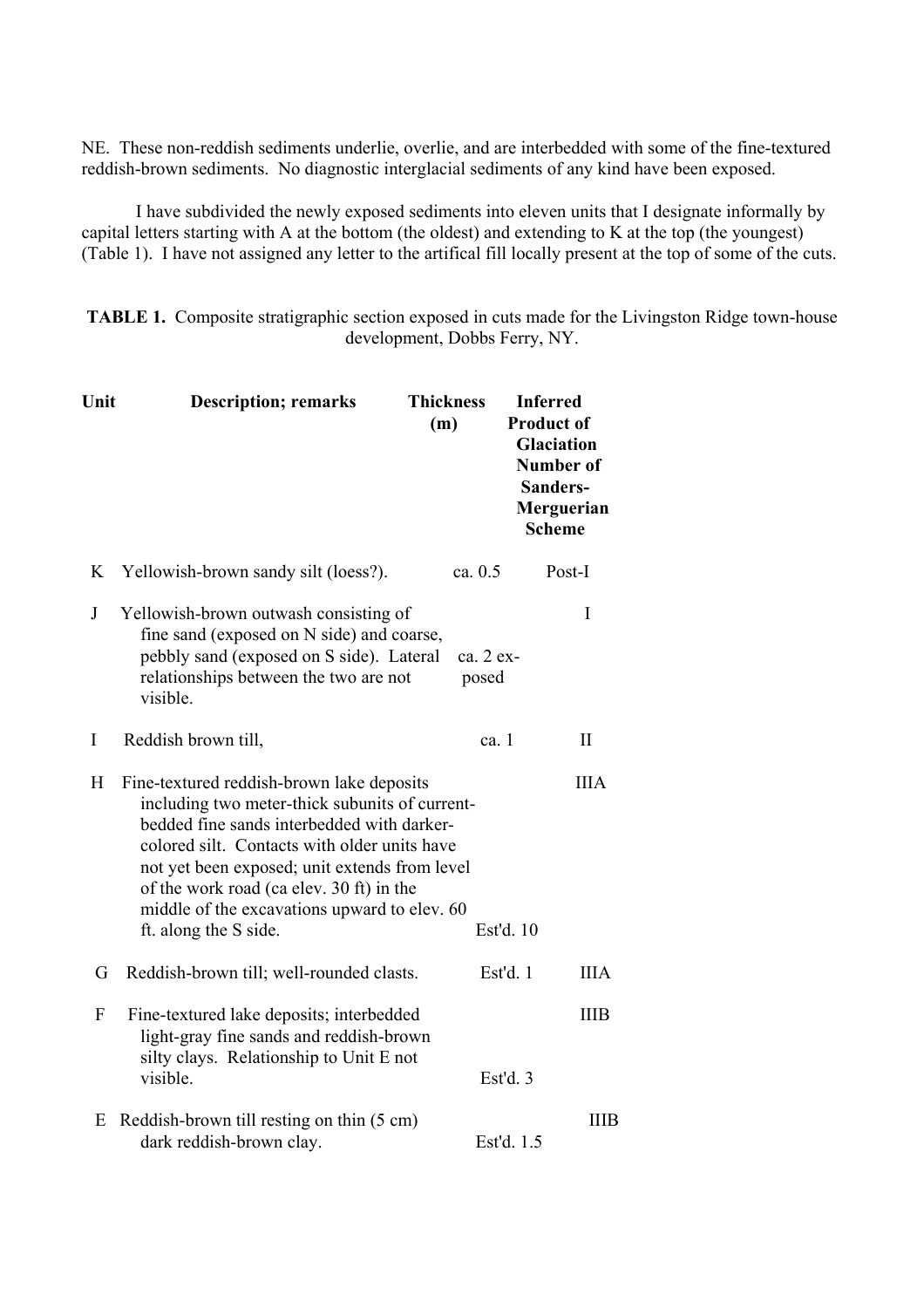| D | Yellowish-brown and reddish-brown fine-<br>textured lake deposits showing effects of<br>glacial deformation. Abrupt lateral<br>contact to the N with coarse reddish-brown<br>sediments containing very well-rounded |                                         | ШC |
|---|---------------------------------------------------------------------------------------------------------------------------------------------------------------------------------------------------------------------|-----------------------------------------|----|
|   | clasts.                                                                                                                                                                                                             | Ca. 1 ex-<br>posed; base<br>not visble. |    |
|   | Reddish-brown coarse outwash containing<br>very well-rounded clasts. Top not exposed<br>in cut that shows base.                                                                                                     | Est'd. $2$                              | ШC |
| B | Reddish-brown till; sharp contact with<br>Unit A; top exposed at elev. 30 ft near<br>newly installed fire hydrant at entrance of<br>work road.                                                                      | Est'd.3                                 | ШC |
| A | Coarse outwash sand. Sample DF-01-99.<br>Resembles outwash present beneath reddish- Ca. 2.5 ex-<br>brown till at base of cliff Princes Bay,<br>Staten Island.                                                       | posed; base<br>covered                  | IV |

 The contacts between some of these units were exposed in the excavations. By scraping with a GI trenching tool, I was able to expose other contacts. However, some contacts have not yet been exposed. Accordingly, certain critical relationships are not yet demonstrated. This applies particularly to the basal contacts of Unit H, whose general relationships suggest that it fills a valley eroded into older units, possibly extending down to Unit D. As the digging has not yet been completed, the possibility still exists that the earth-moving machines may yet uncover some critical contacts .

# **LABORATORY PROCEDURES**

 The laboratory investigations, carried out in the sedimentology laboratory in the Department of Geology, Hofstra University, consisted of ultrasonic cleaning (10 min, using a Branson sonifier), wet sieving [first with a No. 60 sieve, 0.25 mm or 2ø, and afterward with a No. 230 sieve, 0.0625 mm or 4ø), drying, dry sieving using sieves at 0.5-ø intervals in the sand grades using a Tyler Ro-tap for 10 minutes. The contents of each sieve (and the pan) were weighed using an Allied Model 7160A digital balance that displayed weights to 0.1 gram. Later the cleaned- and separated sand fractions were examined using an Olympus research binocular-stereo microscope Model SZH10. The particles that were washed through the No. 230 sieve have been saved along with the wash water, but have not yet been analyzed.

 Figure 2 shows histograms of the results of the sieving of 4 samples. In preparing these histograms, only the sand-grade fractions were included. Their weights were summed and the total considered to be 100%. The less-than-4ø fractions consist of two parts: (a) what collected in the pan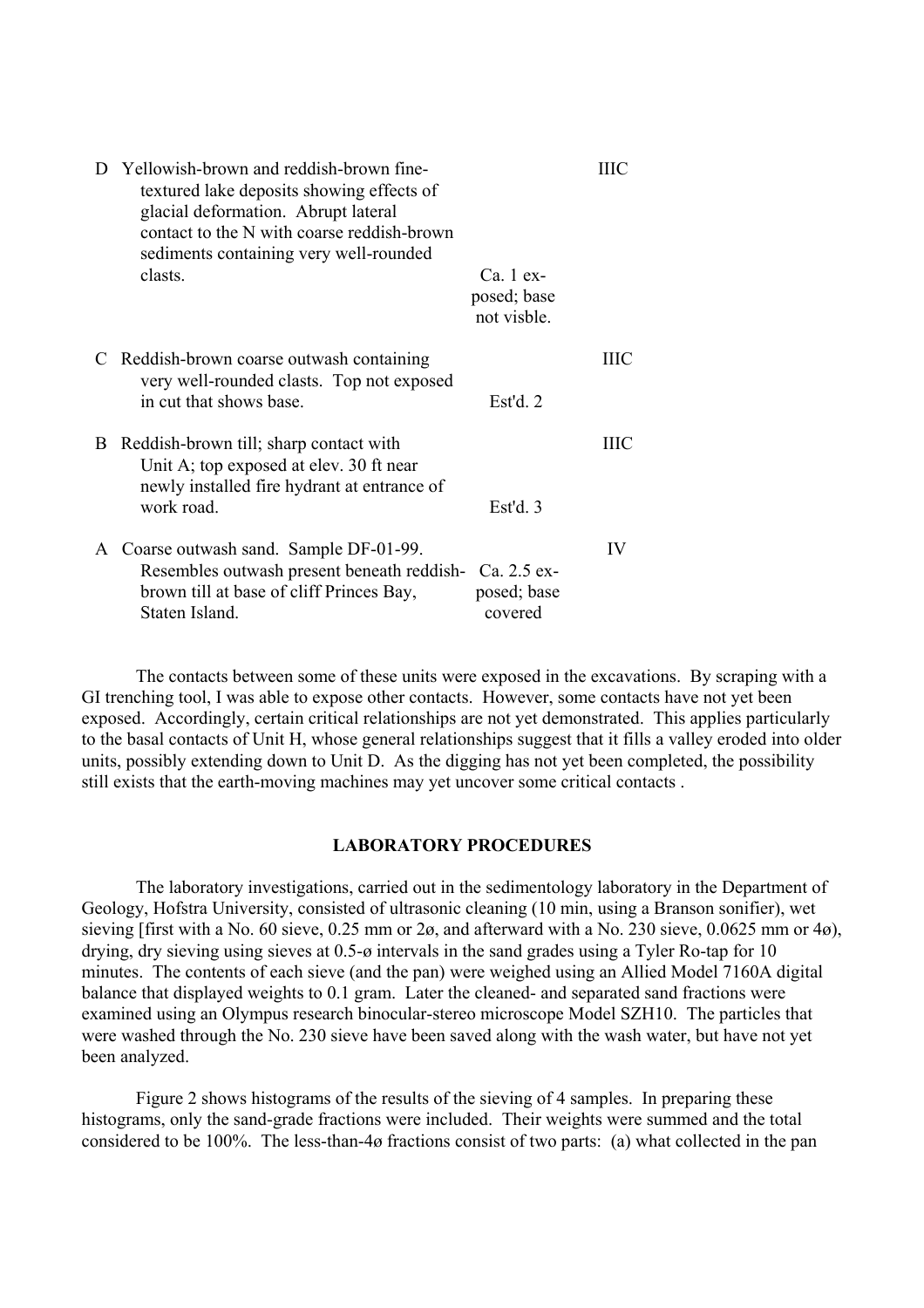during the sieving of the dry samples in the Ro-tap (these dry fractions were weighed) and (b) the fines that are still contained in the wash water from the wet sieving. The amounts of sediment that collected in the pan during dry sieving are to some extent expressions of the efficiency of the first two steps, sonifying and wet sieving. Had sonification and wet sieving been 100% effective, then during dry sieving, nothing should have collected in the pan; all the fines would have washed through the No. 230 sieve and be in the wash water. Only minor amounts of sediment coarser than the No. 10 sieve [2 mm  $(-1.0 \, \omega)$ ] were present in the samples selected for analysis.

Figure 2. Histograms of four samples from units exposed in cuts made for Livingston Ridge town-house site, Dobbs Ferry, NY. Further discussion in text.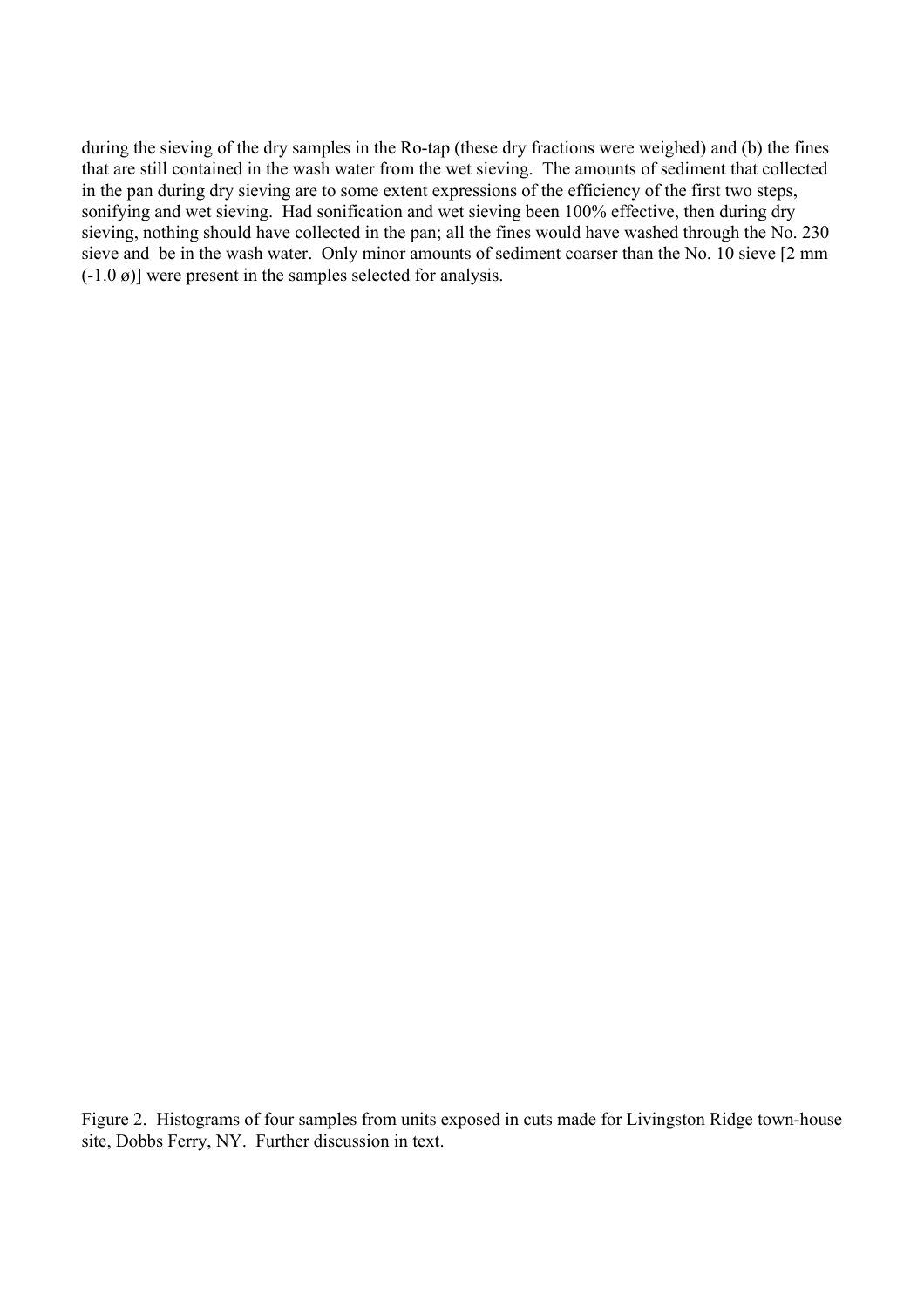The mineralogic data support the obvious color contrasts of the sediments. The reddish-brown sediments contain debris from the Newark Supergroup, whereas the grayish and yellowish-brown sands do not. A distinctive feature of the non-reddish sediments is well rounded clasts of dark gray aphanitic rocks, probably cherts and graywackes from areas to the N in the Hudson Valley. Other distinctive rock fragments include a granoblastic hornblende-plagioclase rock in which the luster of the plagioclase is glassy (vitreous) and a kyanite schist in which kyanite forms about three-quarters of the volume. Only a few granitic rocks and granitic gneisses are present.

 Several varieties of angular, in some cases, almost shard-like quartz are present. These include clear (glassy--vitreous), rose, translucent, and yellowish varieties. Other individual-mineral fragments include plentiful hornblende and garnet. In many of the coarser sand grades individual feldspar fragments are generally rare but these become more abundant in the finer-sand fractions. Likewise, micas, such as biotite and muscovite, are generally absent from the coarser grades but become more abundant in the finer fractions.

# **RELATIONSHIP OF SEDIMENTS EXPOSED AT LIVINGSTON RIDGE, DOBBS FERRY, WITH STANDARD SUCCESSION AT WESTCHESTER COUNTY PARK, CROTON POINT**

 My first geologic visit to Croton Point Park (Figure 3) was made in 1986 in the company of Leonardo Seeber and Martitia Tuttle, of Lamont Doherty Geological (now Earth) Observatory of Columbia University, and Gary Zern, an archeologist living in northern Westchester County. We examined the low bluff along the water's edge N of Teller's Point (Figure 3). We excavated through the gray clay [a proglacial lake deposit related to the retreat of Glacier I (of the Sanders-Merguerian modified Fuller classification; Table 2), the "Woodfordian" of authors, which is known to have flowed down the Hudson valley] to expose an underlying reddish-brown till deposited by an older glacier that had flowed across the Hudson valley.

 In October 1989, I attended a field trip to Croton Point Park led by Sirkin, Cadwell, and Connally (1989). Subsequently in preparation for two On-The-Rocks field trips to Croton Point Park (Merguerian and Sanders, 1990a, 1992), Charles Merguerian and I spent several days walking the entire shoreline, at low tide, from Teller's Point on the S to Enoch's Nose on the N. From what we observed, we inferred that the deposits of four glaciers are present here. (See Figure 3.)

#### **Inferred Correlations between Dobbs Ferry and Croton Point Park**

 Based on their stratigraphic relationships, I infer that the newly exposed sediments at Livingston Ridge, Dobbs Ferry, are products of at least four glaciations. In the right-hand column of Table 1, I have indicated my guesstimates of how the various units are distributed with respect to the Sanders-Merguerian modified Fuller five-glacier classification of the Pleistocene deposits of New York City and vicinity. (See Table 2.)

 The deposits of Unit J, made after the youngest glacier (No. I) had melted, are not reddish brown, but display a typical yellowish-brown color. Glacier I flowed from NNE to SSW. Underlying these non-reddish materials are four units of reddish-brown till and five bodies of outwash, Units I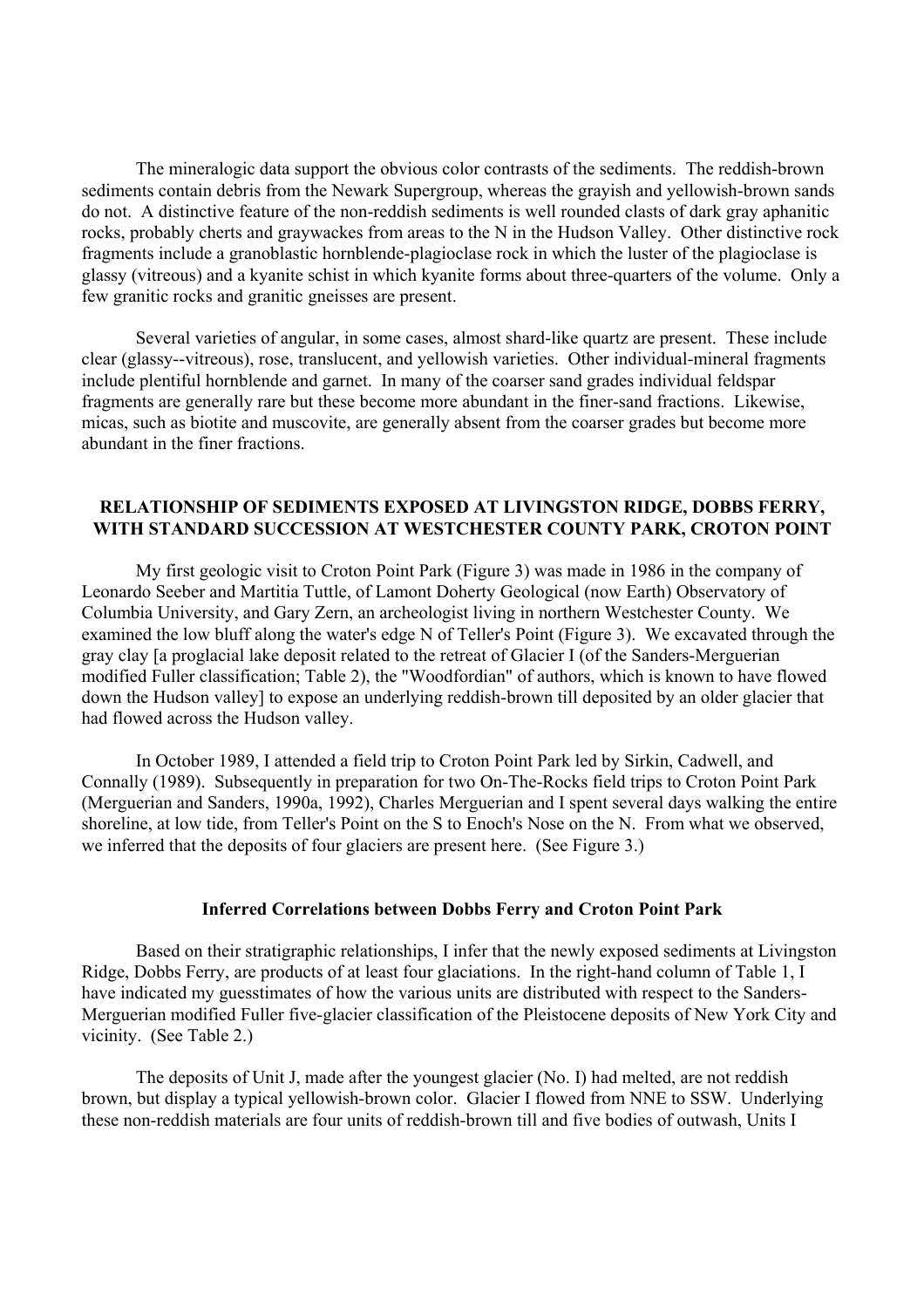through B of Table 1. I infer that these are products of glaciers II, IIIA, IIIB, IIIC, and IV of the Sanders-Merguerian scheme.

Figure 3. Westchester County Park, Croton Point, New York.

A. Surficial deposits, compiled by John Muenzinger in mid-1960's, prior to beginning of major garbage dumping. (Slightly modified from Geraghty and Miller, Inc., 1976 ms, fig. 2, p. 10). A A' marks line of profile-section of B.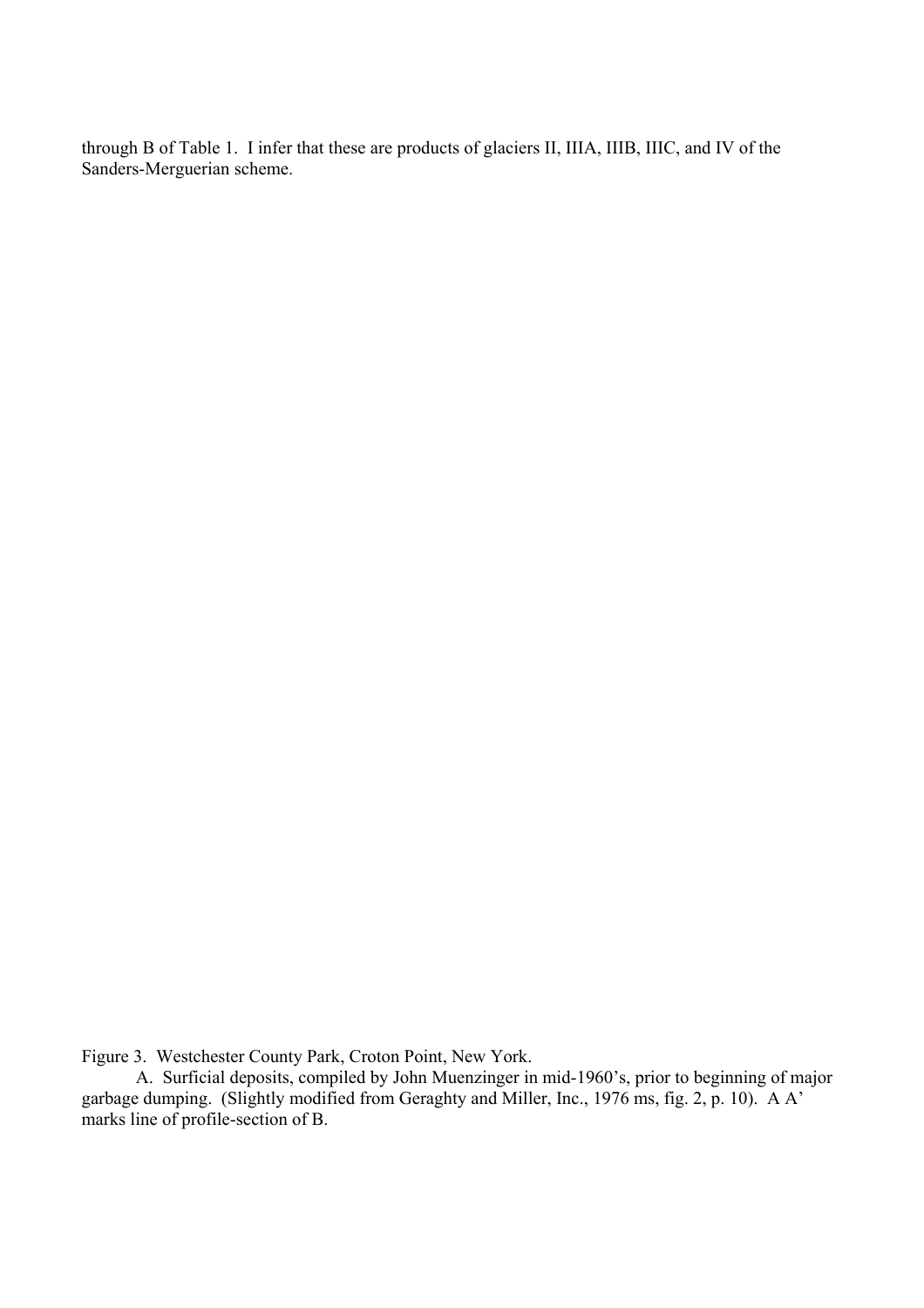B. Profile-section from Enoch's Nose to Teller's Point showing exposures of Tills I through IV of the Sanders-Merguerian classification. (See Table 2.)

 The thick body of fine-textured, reddish-brown lake deposits (Unit H) in the middle of the site evidently occupies a valley that was cut into the subjacent older reddish-brown till(s) and outwashes. The youngest reddish-brown till (Unit I) overlies this body of lacustrine sediments. Below the oldest reddish-brown till (Unit B) is grayish-brown coarse sandy outwash (Unit A), that I assign to glaciation IV of the Sanders-Merguerian classification. This outwash is the oldest unit exposed; I correlate it with the gray till exposed at water's edge at the SW end of Teller's Point, Croton Point Park.

#### **DISCUSSION**

 During the last several years, Merguerian and I have been applying to the local Pleistocene deposits the principle that each of the continental glaciers that invaded the New York City region followed, on a subregional scale, a single rectilinear flow direction. Application of this principle, plus a study of the extensive literature written by previous workers and analysis of the effects of a major storm in December 1992 that exposed the otherwise-covered strata in some of Long Island's north-shore coastal cliffs, have led us to resurrect Fuller's (1914) four-glacial classification of the Quaternary deposits of Long Island (Table 3). In addition to advocating that Fuller's classification be resurrected, we have

**TABLE 2.** Sanders-Merguerian's modified Fuller (1914) classification of Pleistocene sediments in New York City and vicinity. (Sanders and Merguerian 1997.)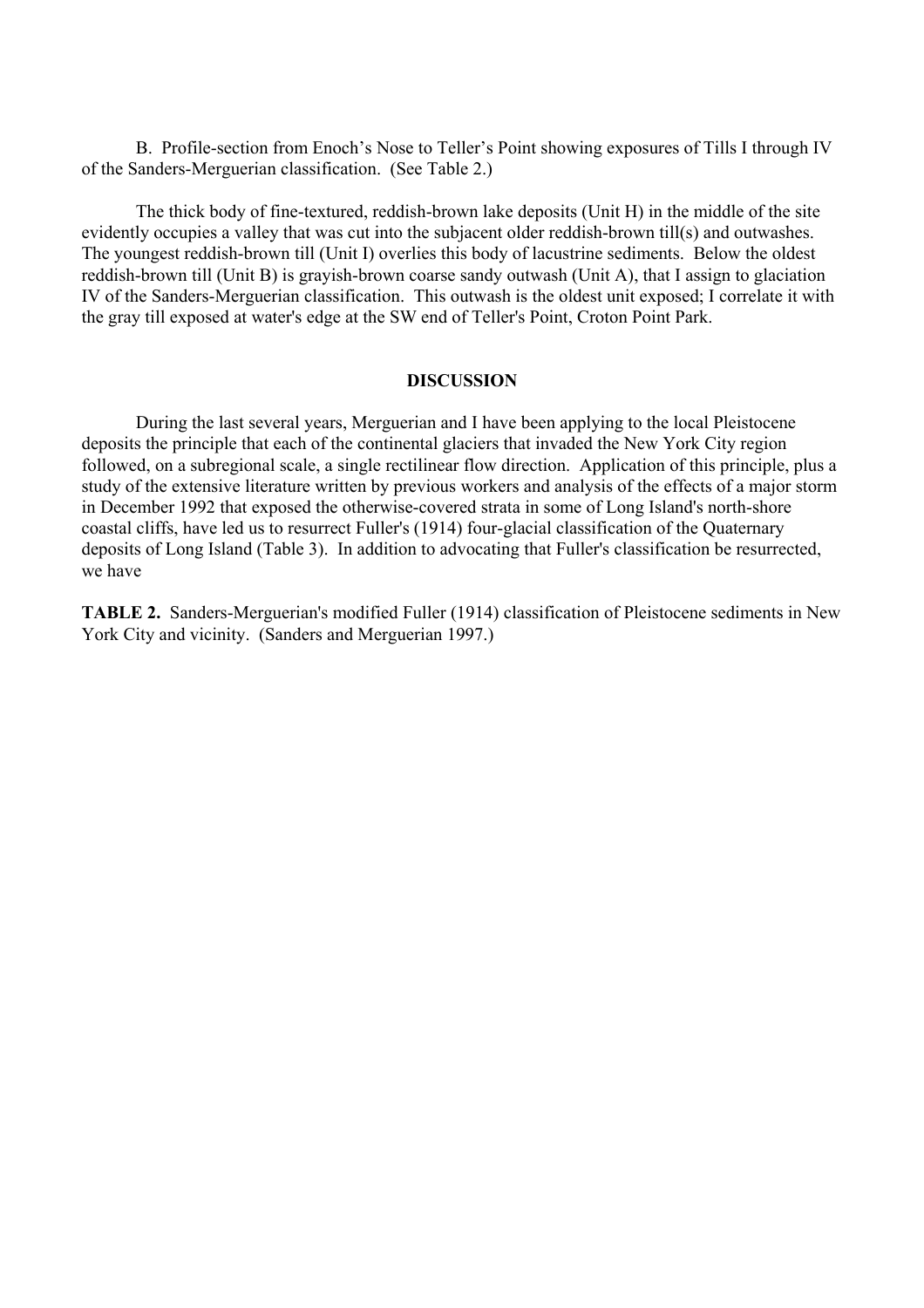**TABLE 3.** Pleistocene formations on Long Island as classified by Fuller (1914) and three subsequent workers. (After E. H. Muller, 1964, table 2, p. 104.)

proposed several modifications, including adding a fifth glaciation and recognizing the importance of the large-scale proglacial lake deposits in Fuller's Manhasset Formation.

#### **CONCLUSIONS**

 I conclude that the Pleistocene sediments newly exposed during construction at the Livingston Ridge town-house site near the Dobbs Ferry Metro-North Railway station are products of four glaciations, Nos. I, II, IIIA, IIIB, IIIC, and IV of the Sanders-Merguerian proposed new modification of Fuller's (1914) classification of the Pleistocene sediments on Long Island. What is more, these newly exposed sediments very closely match those exposed at the Westchester County Park, Croton Point. The yellowish-brown outwash deposit of Unit J was deposited after Glacier I had melted. I infer that The yellowish-brown till that forms a N-S-trending drumlin at Enoch's Nose, Croton Point Park (which is overlain by gray clay in which dropstones are present) was a direct deposit of Glacier I.

 The reddish-brown till (Unit I) is the youngest of four reddish-brown tills that I am not sure how to correlate with the two reddish-brown tills exposed at Croton Point Park. Unit I overlies the body of "deep-water" reddish-brown, fine-textured lake sediments (Unit H) that fill a valley that was cut into older units. Unit G, also a reddish-brown till containing very-well-rounded clasts, is an inferred product of Glacier IIIA. Unit E, another reddish-brown till (assigned also to IIIA) overlies another body of lacustrine sediments that have been deformed by small-scale normal faults, and that consists of interbedded grayish-brown and reddish-brown sediments (Unit F). Below these lacustrine sediments is another reddish-brown till (Unit E) an inferred product of Glacier IIIB. Below it is still-another body of fine-textured lake deposits (Unit D) that show small-scale fold structures. The underlying Unit C is a coarse-textured outwash containing well-rounded stones set in a coarse-sand matrix. Unit B is a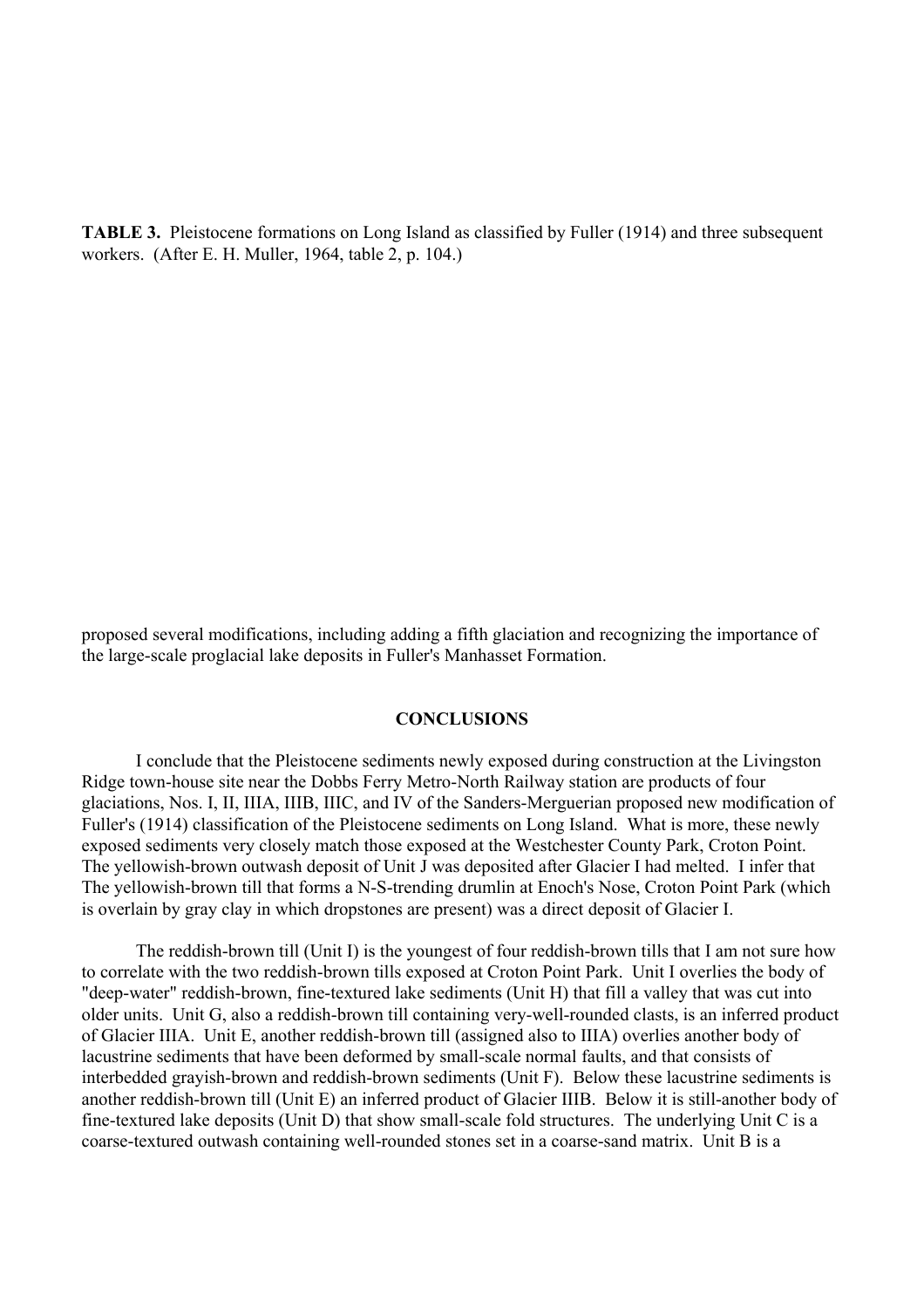reddish-brown till containing at least one large schist boulder. I infer that Units D and C are products of Glaciation IIIC.

 Unit A, the oldest exposed, is a grayish coarse sand whose base is not visible. I correlate the coarse outwash sand of Unit A with the gray till exposed at water's edge at the S end of Teller's Point, Croton Point Park (inferred production of Glaciation IV), which is not accompanied by outwash.

### **ACKNOWLEDGEMENTS**

 I express my grateful thanks to Mr. Peter Tringali, construction manager for the Livingstone Ridge town-house project, Dobbs Ferry, for granting me access to the site and for providing information about the engineering test borings. Without his enthusiastic support, this study would not have been possible.

 Leonardo Seeber, of Lamont-Doherty Earth Observatory, was the impetus for some of my trips to examine the Pleistocene sediments along the E side of the Hudson River. Seeber and Martitia Tuttle (formerly of Lamont-Doherty Geological Observatory, now of the University of Maryland, College Park) organized and provided transport for my first geological trip to Croton Point Park. Gary Zern was our local guide.

Tom Kelly, Westchester Parks Department, provided several maps of Croton Point Park.

 I thank Charles Merguerian, Hofstra University, for accompanying me into the field at various times and places during the last 15 years or so when we have collaborated in studying many aspects of the geologic relationships in the New York City region and also for assistance in putting together the camera-ready copy of this paper. J Bret Bennington, also of Hofstra University, has also been an enthusiastic and astute field partner on several occasions and made arrangements for me to analyze the samples in the Hofstra sedimentology laboratory. Dr. Baiying Guo, of Ridgewood, Queens, assisted with the laboratory analyses.

#### **REFERENCES CITED**

Friedman, G. M., and Sanders, J. E., 1978, Principles of sedimentology: New York, John Wiley and Sons, Inc., Publishers, 792 p.

Fuller, M. L., 1914, The geology of Long Island, New York: United States Geological Survey Professional Paper 82, 231 p.

Geraghty and Miller, Inc., 1976 ms., Ground-water investigation at the Croton Point Landfill: Port Washington, NY, Summary Report to Westchester County, 47 p.

Markl, R. G., 1971, Pleistocene geology of Croton Point, New York: New York Academy of Sciences, Transactions, series II, v. 33, no. 5, p. 505-515.

Merguerian, Charles; and Sanders, J. E., 1990a, Trip 10: Croton Point and Peekskill Hollow, 12 May 1990: New York Academy of Sciences Section of Geological Sciences 1989-90 Trips on the Rocks Guidebook, 74 p.

Merguerian, Charles; and Sanders, J. E., 1990b, Trip 15: Glacial geology of Long Island, 17-18 November 1990: New York Academy of Sciences Section of Geological Sciences Trips on the Rocks Guidebook, 96 p.

Merguerian, Charles; and Sanders, J. E., 1992, Trip 25, Geology of Croton Point and Peekskill Hollow, 21 November 1992, (revision of Trip 10, May 1990): New York Academy of Sciences Section of Geological Sciences 1992 Trips on the Rocks Guidebook, 107 p.